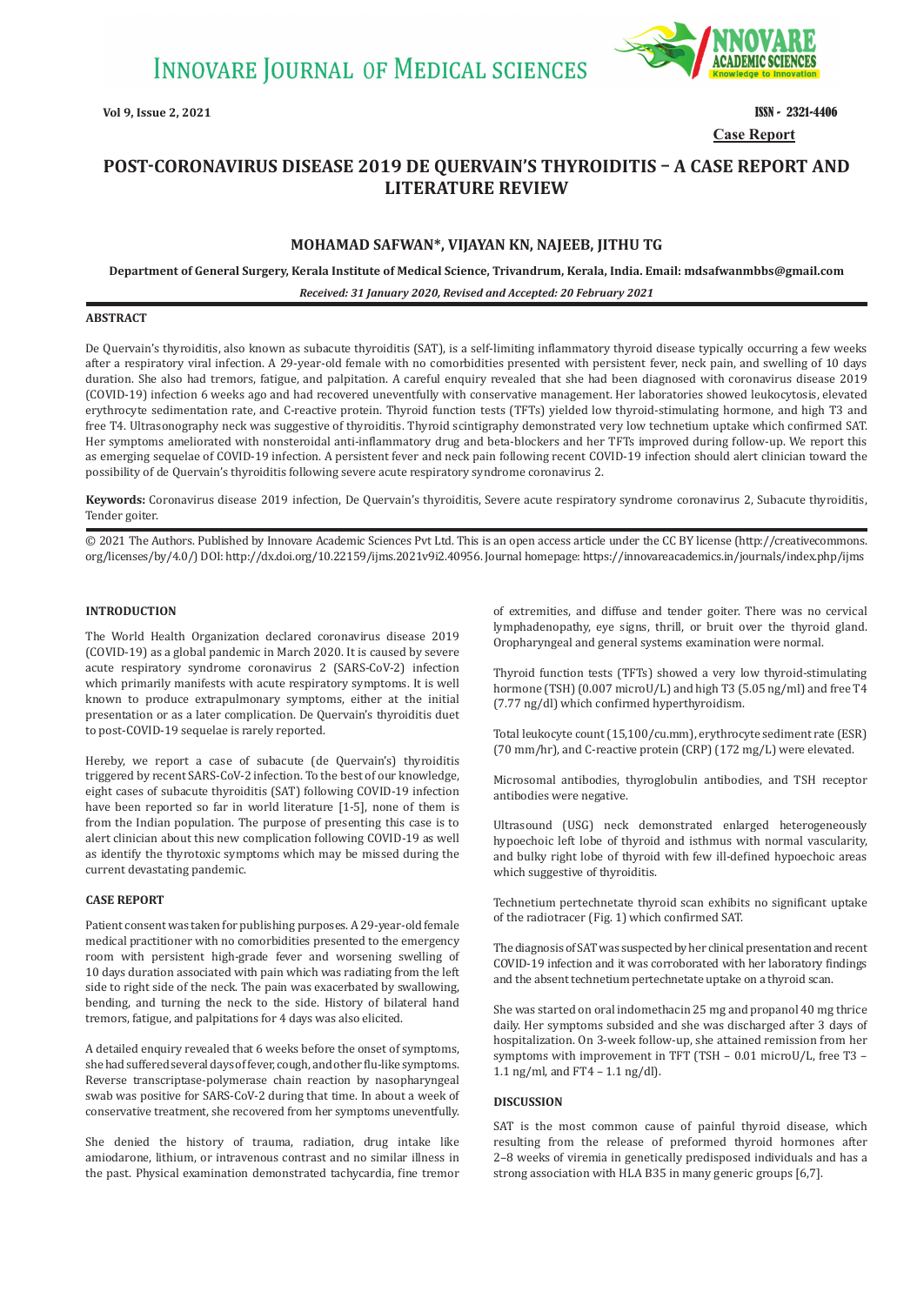

**Fig. 1: Tc99 thyroid scan shows no uptake of the radiotracer**

It was first defined by Friz De Quervain in 1904. He distinguished this disease pathologically from other forms of thyroiditis. De Quervain thyroiditis is also called subacute granulomatous thyroiditis, subacute non-suppurative thyroiditis, giant cell thyroiditis, pseudogranulomatous thyroiditis, pseudo-tuberculous thyroiditis, or struma granulomatosa [7].

The incidence is 12.1 cases per 100,000/year affecting younger and middle adulthood age groups with female preponderance. Disease frequency decreases with increasing age [8,9]. Viruses such as mumps, measles, adenovirus, Epstein-Barr virus, Coxsackie virus, influenza, *Echovirus,* and *Enterovirus* are commonly associated virus causing SAT [9].

However, the incidence of novel COVID-19-induced SAT appears to be reporting more during the current pandemic situation. The reported case of SAT following COVID-19 infection is enumerated in Table 1.

| Table 1: List of SAT cases following COVID-19 infection reported in the literature to date |
|--------------------------------------------------------------------------------------------|
|--------------------------------------------------------------------------------------------|

| <b>References</b>                                                                                                                            | <b>Current case</b>                                                                     | $[1]$                                                                    | $[2]$                                                                | $[2]$                                                                   | $[2]$                                       | $[2]$                                                   | $[3]$                                                                    | $[4]$                                                                                 | [5]                                                      |
|----------------------------------------------------------------------------------------------------------------------------------------------|-----------------------------------------------------------------------------------------|--------------------------------------------------------------------------|----------------------------------------------------------------------|-------------------------------------------------------------------------|---------------------------------------------|---------------------------------------------------------|--------------------------------------------------------------------------|---------------------------------------------------------------------------------------|----------------------------------------------------------|
| Age and sex<br>Past h/o<br>thyroid                                                                                                           | 29 years,<br>female<br>Nil                                                              | 18 years,<br>female<br>Nil                                               | 38 years,<br>female<br>Nil                                           | 29 years,<br>female<br>Nil                                              | 29 years,<br>female<br>Nil                  | 46 years,<br>female<br>Nil                              | 43 years,<br>female<br>Nil                                               | 41 years,<br>female<br>Nil                                                            | 37 years,<br>male<br>Nil                                 |
| disease<br>Type of<br>COVID-19<br>test                                                                                                       | Swab                                                                                    | Swab                                                                     | Swab                                                                 | Swab                                                                    | Swab                                        | Swab                                                    | Swab                                                                     | Antibody                                                                              | Swab                                                     |
| Time of<br>onset<br>between<br>COVID-19<br>infection and<br><b>SAT</b> features                                                              | 45 days                                                                                 | 17 days                                                                  | 16 days                                                              | 30 days                                                                 | 36 days                                     | 20 days                                                 | 40 days                                                                  | 14 days                                                                               | 30 days                                                  |
| Presenting<br>SAT<br>symptoms                                                                                                                | Neck pain,<br>fever,<br>palpitation,<br>tremor,<br>anxiety<br>tender<br>thyromegaly     | Neck pain,<br>fever,<br>typical<br>symptoms<br>of SAT                    | Neck pain,<br>fever,<br>typical<br>symptoms<br>of SAT                | Neck pain,<br>typical<br>symptoms of<br>SAT                             | Neck pain,<br>typical<br>symptoms of<br>SAT | Neck pain,<br>fever,<br>typical<br>symptoms<br>of SAT   | Neck pain,<br>typical<br>symptoms<br>of SAT                              | Tender neck<br>swelling,<br>neck pain,<br>fever, typical<br>symptoms of<br><b>SAT</b> | Neck pain,<br>typical<br>symptoms of<br>SAT              |
| TFT and<br>thyroid<br>antibodies                                                                                                             | TSH - 0.007<br>$FT4 - 7.77$<br>$tT3 - 5.05$<br>TPOAb-<br>Thyroglobulin<br>Ab-<br>TSHAb- | TSH-<br>0.004<br>$FT4 - 27.2$<br>$FT3 - 8.7$<br>TsAb+<br>TPOAb-<br>TRAb- | TSH - 0.1<br>$FT4 - 29.3$<br>$FT3 - 8.0$<br>TsAb-<br>TPOAb-<br>TRAb- | $TSH - 0.01$<br>$FT4 - 31.8$<br>$FT3 - 8.9$<br>TsAb+<br>TPOAb-<br>TRAb- | Not<br>available                            | $TSH -$<br>0.01<br>$FT4 - 27.8$<br>$FT3 - 6.9$<br>TRAb- | TSH-<br>0.006<br>$FT4 - 27.2$<br>$FT3 - 8.7$<br>TsAb+<br>TPOAb-<br>TRAb- | $TSH - 0.01$<br>$FT4 - 60.63$<br>$tT3 - 3.39$<br>TsAb-<br>TPOAb-<br>TRAb-             | TSH-0.01<br>$FT4 - 2.3$<br>$tT3 - 202$<br>TPOAb-<br>TSI- |
| Ultrasound<br>thyroid<br>with color<br>Doppler<br>with features<br>of goiter,<br>hypoechoic<br>areas, and<br>absent<br>or low<br>vascularity | Present                                                                                 | Present                                                                  | Present                                                              | Present                                                                 | Present                                     | Present                                                 | Present                                                                  | Present                                                                               | Present                                                  |
| Tc 99m<br>thyroid<br>Scintigraphy                                                                                                            | No uptake                                                                               |                                                                          |                                                                      | No uptake                                                               |                                             |                                                         | Very low<br>uptake                                                       |                                                                                       |                                                          |
| Treatment                                                                                                                                    | NSAID beta<br>-blocker                                                                  | Steroid                                                                  | Steroid                                                              | Steroid, beta-<br>blocker                                               | <b>NSAID</b>                                | Steroid                                                 | Steroid                                                                  | Steroid,<br><b>NSAID</b>                                                              | Steroid, beta<br>-blocker                                |
| Follow-up                                                                                                                                    | Improvement<br>in TFT                                                                   | Normal                                                                   | Normal                                                               | Subclinical<br>hypothyroidism                                           | Subclinical<br>hypothyroidism               | Normal                                                  | Normal                                                                   | Improvement<br>in TFT                                                                 | Subclinical<br>hypothyroidism                            |

TFT: Thyroid function test, SAT: Subacute thyroiditis, COVID-19: Coronavirus disease 2019, TSH: Thyroid-stimulating hormone, NSAID: Nonsteroidal anti-inflammatory drug